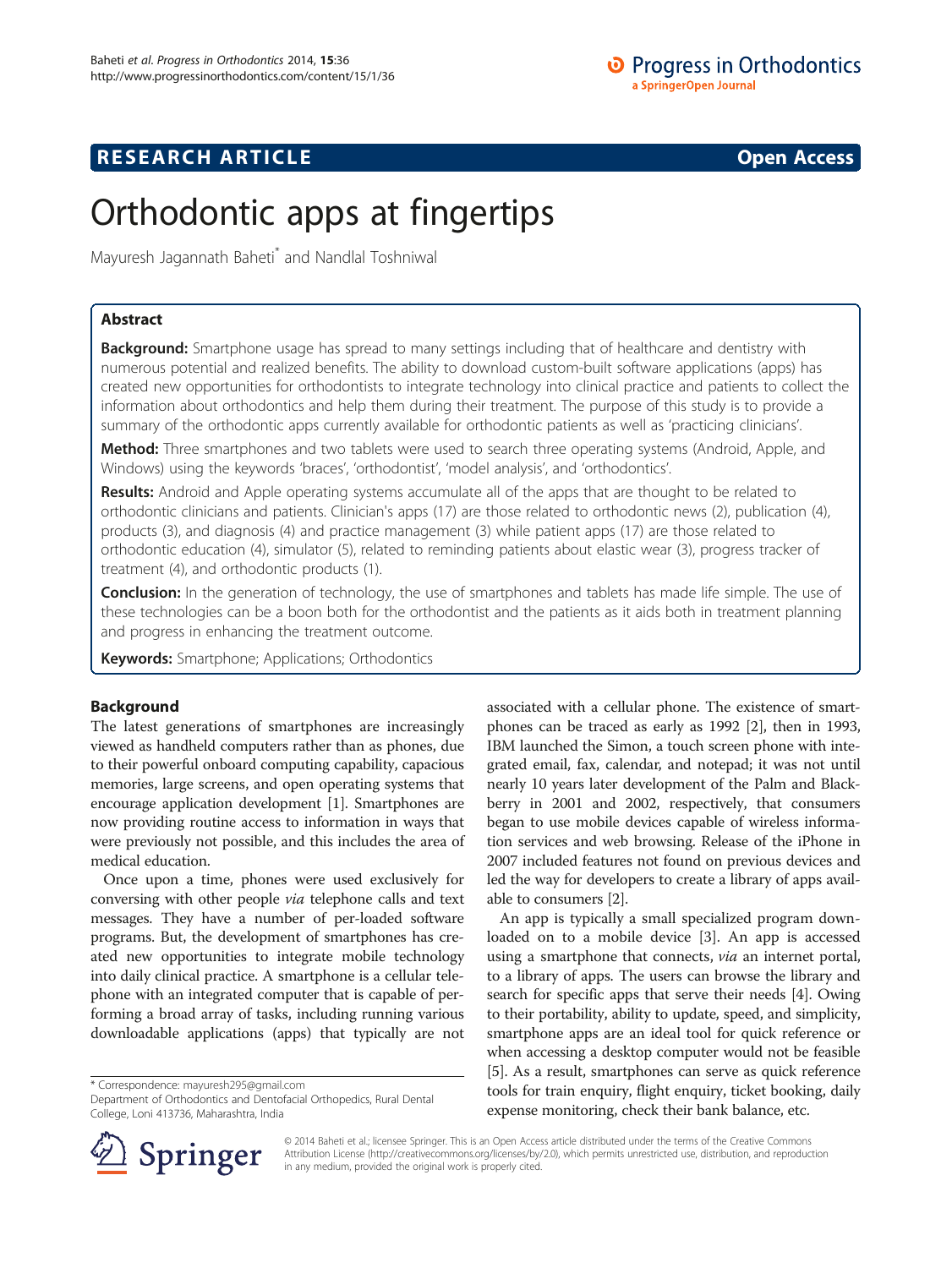Despite the widespread prevalence of smartphones and apps available for general utilities, even there are some apps specifically designed for medical and dental field [[6\]](#page-4-0). As medical and dental apps have been one of the fastest growing categories of programs and include various programs designed specifically for orthodontics. For orthodontics, there is now a wealth of information available, much of which can be freely accessed by our patients.

With smartphone use becoming more widespread, the medical community has embraced this technology with a number of apps already available to patients assisting them in smoking cessation [\[7\]](#page-4-0) and for pain management [[8\]](#page-4-0) as two examples. Applications for clinicians in orthopedic surgery [[2](#page-4-0)], ophthalmology [[9,10](#page-4-0)], and radiology [[11](#page-4-0)] have already been reported as well as apps for students in medical education [\[6\]](#page-4-0).

This article provides a summary of the orthodontic apps currently available for orthodontic patients as well as practicing clinicians.

## Method

Three smartphones and two tablets were used to access their respective app stores till 4th December 2013. A Samsung galaxy S4 with android OS v 4.2.2 (Jelly Bean) and a Samsung Galaxy tab 2 10.1 with android OS v 4.0 (Ice Cream sandwich) were used to search the Google play store. An iPhone 4 with iOS 6 and Apple ipad Mini MD528LL with iOS 6 were used to search Apple App Store. Finally, A Nokia Lumia 800 with OS windows phone 7.5 was used to search the windows phone marketplace.

Search was carried out using four keywords: 'braces', 'orthodontist', 'model analysis', and 'orthodontics'. The play store includes a brief description of the apps that has been provided by the developer. Information of each app was recorded including the cost of the app and brief information about the app.

Apps that featured lite and full versions were also counted. Non-health, general dental, and medical apps were excluded. Only apps directly relating to the field of orthodontics were examined.

## Results

The results of the search, with the aid of the three operating systems, using the four keywords were so many apps in which some are related to entertainment and utility; dental apps included those marketing dental practices, guides for dental assisting, and even dental game. Apps in the above were excluded and orthodontic-related apps were divided into two main categories: (1) apps for orthodontic clinicians and (2) apps for orthodontic patients. These two categories were further divided into different categories according to their ability of function. The total number of apps for all search words together and directly relevant to orthodontics are shown in Table 1.

| Page 2 of 5 |  |  |  |
|-------------|--|--|--|
|-------------|--|--|--|

Table 1 Orthodontically relevant app

| <b>OS</b> | Category           | <b>Number</b> |
|-----------|--------------------|---------------|
| Android   | For clinician      | 12            |
|           | For patient        | 10            |
|           | Practice marketing | 23            |
|           | Simulator          | 4             |
|           | Total              | 49            |
| Apple     | For clinician      | 15            |
|           | For patient        | 13            |
|           | Practice marketing | 30            |
|           | Simulator          | 12            |
|           | Total              | 70            |

No orthodontic apps were found for windows phone. Apps related to orthodontic clinicians and patients are summarized in Tables [2](#page-2-0) and [3,](#page-2-0) respectively.

#### Apps for orthodontic clinicians

Out of 15 apps considered to be designed for orthodontic clinicians, two are related to orthodontic news. Through the Orthotown app, we can post new topics, respond to threads, check out the active topics and cases of the day and access Orthotown magazine. The Orthodontic exam pro app is the perfect app for those who want face exams worldwide or take up P.G. Exams like MS Ortho or MOrth RCS. Four apps were used to access publications. The app American Journal of Orthodontics & Dentofacial Orthopedics, AJO-DO provides access to AJO-DO, a monthly clinical journal published by AJO-DO. The app Dental press provides access to the Journal of Orthodontics and Maxillary Orthopedics with the objective to publish not only scientific studies, but also other text of interest for clinical orthodontics. The app Intl Asso for Orthodontics provides access to the International Journal of Orthodontics, a quarterly peer- reviewed clinical journal. The Orthodontic Products app is a print and digital publication covering topics such as efficient treatment, staff management, and marketing methods.

Three apps for orthodontic products were found. Dentaurum Dental Products app offers the current Dentaurum Group catalogues for the field of orthodontics and other fields. Wired Orthodontics is produced by Wired Orthodontics Ltd. for the information and reference. Carriere Ortho 3D app provides animation of the Carriere Distaliser and assists in patient education about Carriere products.

Four apps were related to diagnosis. SimplyCeph allows you to maintain patient records with cephalometric analysis, photographic analysis, and 3D model analysis. SmileCeph International app only does cephalometric analysis. iModel Analysis performs several model analysis such as Bolton analysis, Howes analysis, Pont and Linder-Harth analyses, etc. Bolton Calc app allows you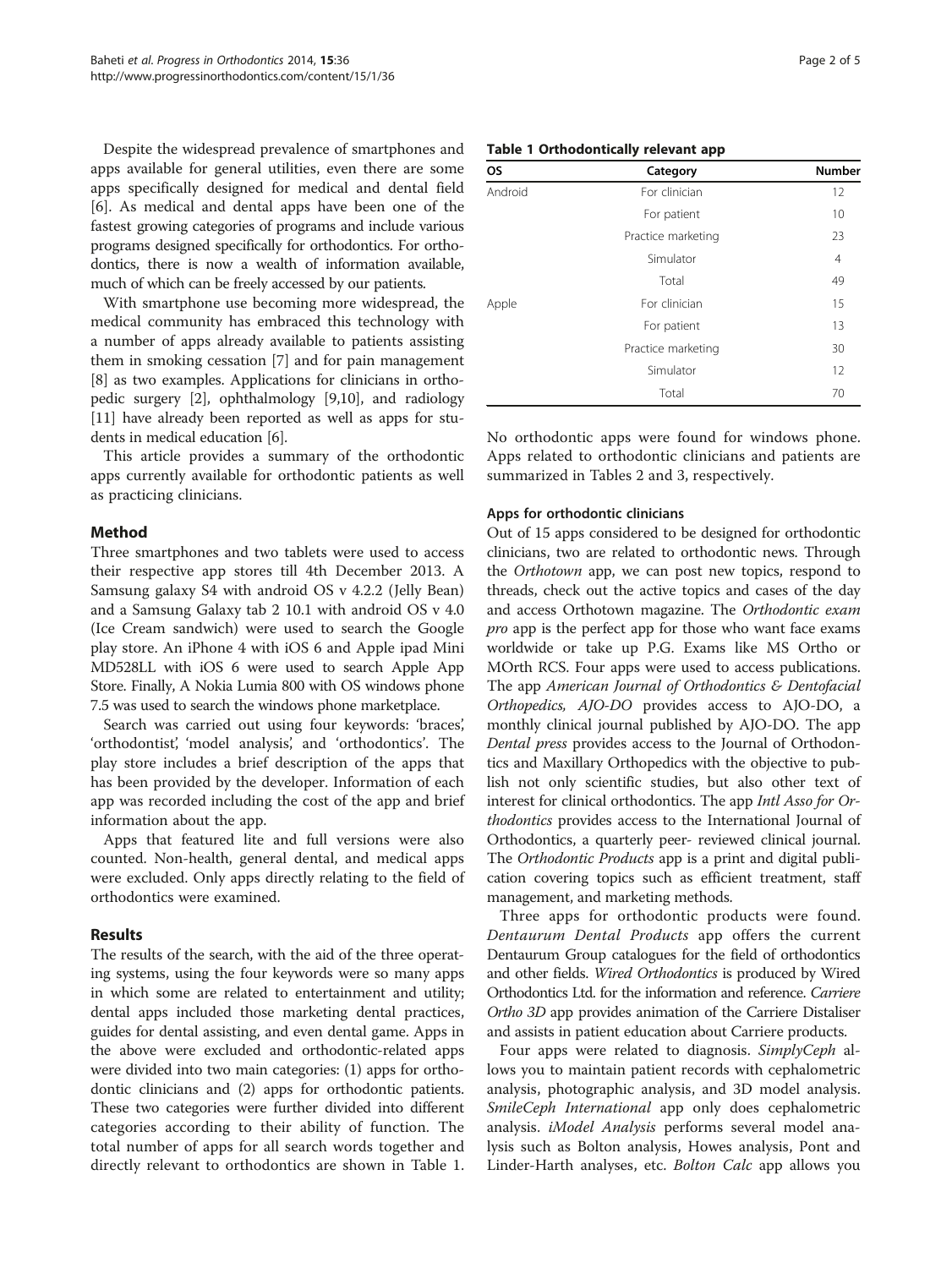<span id="page-2-0"></span>

|  |  |  |  | Table 2 Apps relevant to orthodontic clinician |  |
|--|--|--|--|------------------------------------------------|--|
|--|--|--|--|------------------------------------------------|--|

| Apps for clinician                                            | Operating system | Cost         | <b>Description</b>                                           |
|---------------------------------------------------------------|------------------|--------------|--------------------------------------------------------------|
| Orthotown                                                     | iPhone           | 0            | New and active topics and cases of the day                   |
|                                                               | Android          |              |                                                              |
| Orthodontic Exam Pro                                          | Android          | 2,000.00/-Rs | For those who want face exams and take exams                 |
| American Journal of Orthodontics &<br>Dentofacial Orthopedics | iPad             | $\mathbf{0}$ | American Journal of Orthodontics and Dentofacial Orthopedics |
| Dental Press                                                  | Apple            | 0            | Dental Press Orthodontics and Facial Orthopedics Journal     |
| Wired Orthodontics                                            | Apple            | 0            | Orthodontic laboratory and manufacturer app                  |
| Orthodontic Products                                          | Apple            | 0            | Orthodontic product news and techniques magazine             |
| SimplyCeph                                                    | iPad             | 44,900/-Rs   | Cephalometric analyzer                                       |
| SmileCeph International                                       | iPad             | 27,900/-Rs   | Cephalometric analyzer                                       |
| iModel Analysis                                               | Android          | 0            | Orthodontic model analyzer                                   |
| <b>Bolton Calc</b>                                            | Android          | 68.99/-Rs    | Tooth-width ratio analyzer                                   |
| ShareSmilez                                                   | Apple            | 0            | Integrates with your social media with patients              |

to enter the dimensions of teeth and then calculates if tooth-size discrepancy exists. Two practice management apps were also found; Dental Appoint Manager app allows you to save information of the patient, easily book appointment, and reminds to send mail to patient. Share-Smilez app integrates with your social media accounts and makes it easy for patients to become your fan during their office visit.

#### Apps for orthodontic patients

Four orthodontic education apps for patients were found. Learn about Braces app educates the patient about malocclusion and the condition that can cause some discomfort and pain and one can see how braces can benefit them.

Straighten Me uses decision trees which take users to the most appropriate slideshow video with information on how to treat their orthodontic emergency. *iBrace Help* is an informative app for people wearing braces or those who are interested in getting orthodontic work done. Straighten Me and iBrace Help apps are available for iPhones only. Five simulator apps were available. Out of these, three required the user to pay a charge to download the app. The two other apps that do not charge for download are Invisible Braces Scan app which lets you take a scan of your teeth to check whether the patient is suitable for invisible braces and *Alignermeter* app which determines if a patient is a candidate for invisible braces in a quick and easy process.

| Apps for patients                   | <b>Operating system</b> | Cost                | <b>Description</b>                                                         |
|-------------------------------------|-------------------------|---------------------|----------------------------------------------------------------------------|
| Learn about Braces                  | Android                 | 0                   | Educates the patient about malocclusion and how braces<br>can benefit them |
| Straighten Me                       | Apple                   | 0                   | Information on how to treat an orthodontic emergency                       |
| iBrace Help                         | Apple                   | 0                   | Information on braces, their care and wear                                 |
| Invisible Braces Scan               | Android                 | $\mathbf{0}$        | Checks whether patient is suitable for invisible braces                    |
|                                     | Apple                   |                     |                                                                            |
| Alignermeter                        | Android                 | $\mathbf{0}$        | Checks whether patient is suitable for invisible braces                    |
|                                     | Apple                   |                     |                                                                            |
| <b>Brace Accelerator</b>            | iPhone                  | 55/-Rs, 54.37/-Rs   | Reminds patient to wear and change their elastics                          |
|                                     | Android                 |                     |                                                                            |
| Rubberband Reminder                 | iPhone                  | 110/-Rs, 109.84/-Rs | Reminds patient to wear and change their elastics                          |
|                                     | Android                 |                     |                                                                            |
| <b>WAMBCO Orthodontic Treatment</b> | Apple                   | 0                   | Tracks treatment progress                                                  |
|                                     | Android                 |                     |                                                                            |
| The Invisible Orthodontist          | Apple                   | 0                   | Tracks treatment progress for invisible braces                             |
| 3M Incognito                        | Apple                   | 0                   | Information on the Incognito system                                        |

Table 3 Apps relevant to orthodontic patients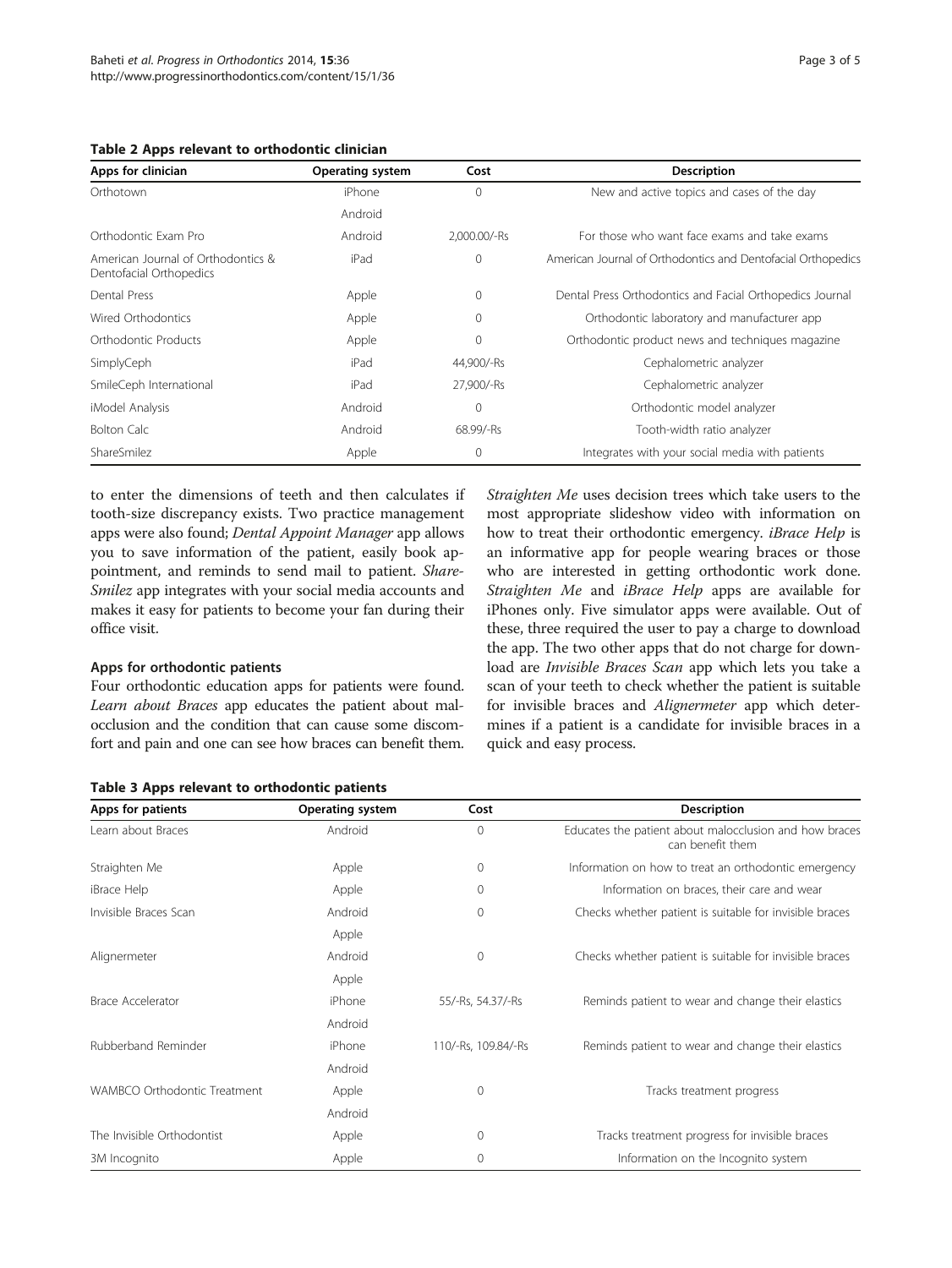Three of the patient apps were reminders. Brace Accelerator and Rubberband Reminder send alerts that remind patients to wear their orthodontic elastics. But, both are paid apps. Align On Time app allows patient and clinicians to generate aligner change schedules. Four apps were found for patient progress tracking of treatment. Out of these, one is a paid app. WAMBCO Orthodontic Treatment app is developed by Orthodontist. In this app, the patient will need to enter some of information based on their treatment, to estimate how long the process should take. The patient will probably also need the assistance of their orthodontist to estimate how much of the treatment has been completed (Figures 1 and 2). The Invisible Orthodontist app assists patients with their progress through their treatment plan for invisible braces. SorrisoOrtho is the first app created with the sole objective to enhance the orthodontic experience. The main feature of this app is the ability to customize the app for each





orthodontic office. 3M Incognito was the only one app found targeting patients about their appliance system. This was the app found for iPhone only.

## **Discussion**

Searches for orthodontic apps yield results only for Apple iPhone, iPad, Android smartphone, and tab. This is perhaps a reflection of market impact of these two operating systems.

It was considered that the four keywords 'braces', 'orthodontist', 'model analysis', and 'orthodontics' should source most of the orthodontic apps. However, this keyword search gives a large proportion of apps not related to those orthodontic apps. This applied 100% for the Windows apps. Android and Apple operating systems produce 49 and 70 orthodontic related apps, respectively.